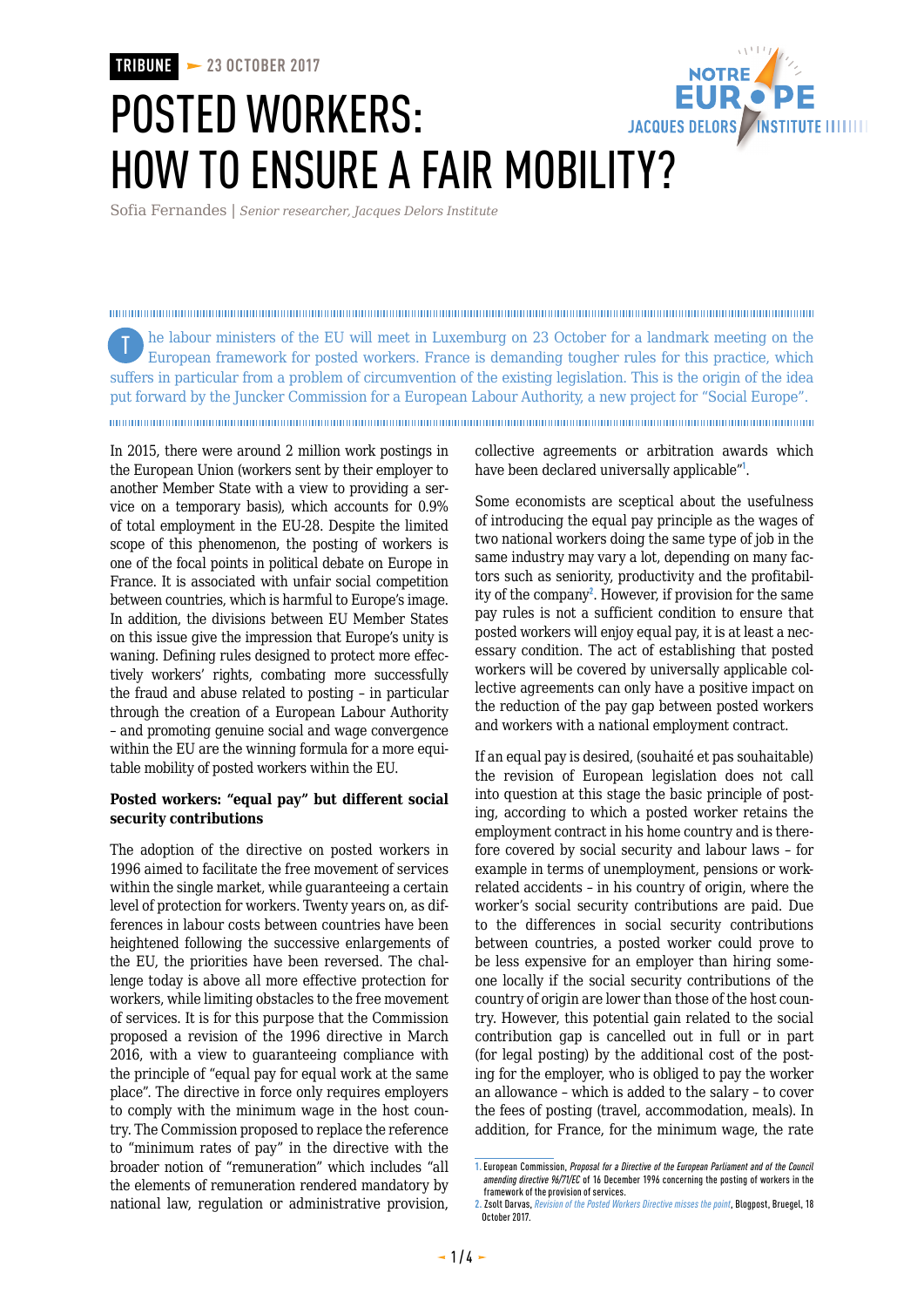NOTRE

## Posted workers: HOW TO ENSURE A FAIR MOBILITY?

of employer social security contributions has been among the lowest in the EU since 2015 – with the exonerations provided by the tax credit for competitiveness and employment (CICE) – and is below the rates in Poland and Portugal, the two main countries sending posted workers to France<sup>3</sup>. The issue of social security contributions is not, however, covered by the directive on posted workers but by the regulation on the coordination of social security systems, which is also currently being revised<sup>4</sup>. Debate can therefore be opened on this issue in the near future, as Emmanuel Macron recently claimed that "the higher rate of social contributions [between the rate of the host country and that of the country of origin] should be paid, but to benefit the home country. This money would go into a solidarity fund for the less wealthy countries to support their convergence"<sup>5</sup> .

### **Revision of the directive on posted workers: is there scope for compromise?**

Following an attempt to block the revision of the 1996 directive by the "yellow card" procedure triggered by the parliaments of 11 EU Member States $\delta$ and following a year of talks, EU labour ministers were about to adopt a joint approach to this issue last June. That was without reckoning with the hardening of France's position following the election of Emmanuel Macron, in the name of a "Europe that protects". France has presented new requirements and the challenge ever since has been to reconcile the positions of those who support the French position and those who oppose it. A compromise will inevitably imply concessions on both sides.

One of France's main demands is to restrict the length of posting to 12 months, as against 24 months in the Commission's initial proposal (upon the end of this period, the contract of the worker is then governed by labour legislation in the host country). This provision would clarify the temporary nature of posting. France has put forward the argument of the annual average length of posting– approximately 4 months in the EU, less than 2 months in France – to convince its partners to restrict the principle of posting to one year, which would have a strong positive impact on French public opinion. If France manages to rally its partners to its cause,

the members of the European Parliament will still need to be convinced, given that in its report, the European Parliament's employment and consumers commission retained the Commission's initial proposal of 24 months (this corresponds to what is already provided for in the Regulation on the coordination of social security systems). As for remuneration, France wishes to guarantee an explicit reference to travel, accommodation and meal allowances, with a view to preventing their assimilation as elements of remuneration. Today, all too often, these allowances are included in remuneration for the calculation of compliance with the minimum wage, given that these allowances are not subject to social security contributions. This demand from France would provide a necessary clarification and would have a real positive impact on the remuneration of posted workers.

The question of including road transport in the scope of this directive on posted workers (requested by France) or dealing with road transport in a specific law to be able to address the particular problems of this activity more effectively (as defended by the Commission, which presented its "Europe on the Move" legislative package last May, and the Parliament) is one of the key issues of the agreement to be found. It remains to be seen whether France can form a qualified majority of countries within the EU Council to support its position. Failing this, a concession by France on this issue will probably allow it to be successful, in the Council, as regards other provisions of the directive.

### **Ensuring compliance with legislation: reinforcing action against fraud and abuse**

The revision of the rules provided in the directive is, however, merely a necessary step which remains insufficient for improving the situation of posted workers and ensuring fair competition between businesses. One of the main problems with the posting of workers today, as highlighted by many studies on this subject, is not cases of legal posting, but rather what is done to breach or circumvent European regulations. Multiple types of misuse and fraud have been confirmed to date. Some companies select a country of operation for its low social security contributions in order to benefit from the legislation on posting, but only have low, or even inexistent levels of business in this country ("letterbox" entities). Others do not comply with the regulations of the country of origin with regard to the payment of social security contributions (the distance between the social security administration and the workplace make it difficult to control the full and effective payment of contributions) or the labour law provisions

**<sup>3.</sup>** Marine Cheuvreux and Rémy Mathieu, "Social competition from posted workers in France: misconceptions and realities", Trésor-Éco newsletter, No. 171, June 2016.

**<sup>4.</sup>** Proposal for a Regulation amending Regulation (EC) No. 883/2004 on the coordination of social security systems and Regulation (EC) No. 987/2009 laying down the procedure for implementing Regulation(EC) No. 883/2004 (COM (2016) 815 final).

**<sup>5.</sup>** *Initiative for Europe – Address by Emmanuel Macron for a sovereign, united and democratic Europe*, 26 September 2017 at the Sorbonne.

**<sup>6.</sup>The** "yellow card" procedure is a subsidiary control mechanism which allows national parliaments in Member States to issue reasoned opinions if they believe that a draft legislative act does not comply with the principle of subsidiarity. The 11 Member States whose national parliaments issued this yellow card are: Bulgaria, Hungary, Croatia, Czech Republic, Poland, Estonia, Romania, Lithuania, Latvia, Slovakia and Denmark.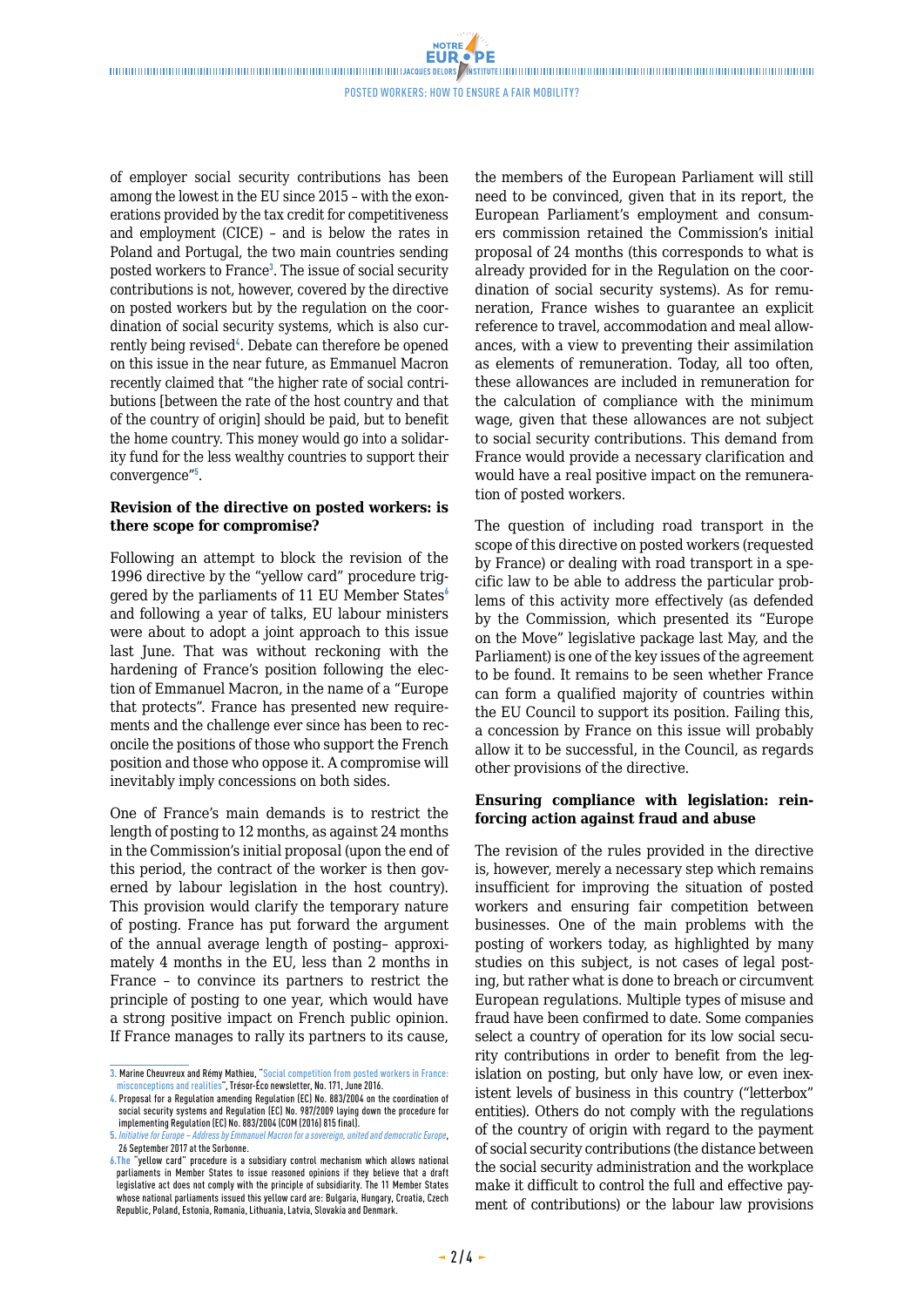NOTRE

in the host country (for example, the number of paid hours is lower than those worked and/or overtime is not paid at an increased rate). In order to combat these inconsistencies more effectively, in 2014 EU Member States adopted an implementing directive<sup>7</sup> which reinforces action against fraud and the protection of posted workers. This directive is used in particular to fight against "letterbox" entities by presenting a list of assessment criteria to ascertain whether the conditions related to the posting are met in terms of the company's actual business in the country of origin. It also provides for a mechanism of joint liability of employers with regard to their direct subcontractors in the building industry.

Stepping up the fight against fraud and abuse must be a priority. If the new provisions of the directive are not complied with, they will clearly not help to improve the situation of posted workers in Europe. It is for this reason that it is crucial to improve the administrative cooperation between EU Member States. When conducting controls, the competent authorities in the host country require access to data held by authorities in the home country. Controls cannot be effective if there is a lack of communication. The revision of the regulation on the coordination of social security systems is an opportunity to improve this cooperation between national authorities, in particular by setting clear deadlines for data exchanges. It would also be useful to ensure that the declaration A1 (document which states that the worker pays social security contributions in another EU Member State) is submitted prior to the posting. In addition to cooperation between national authorities, strategies for misuse and fraud would be better countered if Member States were to establish sanctions that are sufficiently heavy to act as a deterrent to companies which circumvent the rules, if they adopt on-line platforms for posting declarations or if they create specialised units for posted workers within the labour and social security inspectorates, as is the case in Belgium.

## **Moving towards a "European Labour Authority"**

National authorities are responsible for ensuring compliance with European legislation. This argument must not, however, absolve the Commission of its responsibility in this area. Only a few years ago, the supervision of Euro area banks was conducted by national supervisory bodies; today, this supervision is conducted by a European body. For cross-border mobility – because there are difficulties on a national level to ensure the

**7.** Directive 2014/67/EU of the European Parliament and of the Council of 15 May 2014 on the enforcement of Directive 96/71/EC concerning the posting of workers in the framework of the provision of services and amending Regulation (EU) No 1024/2012 on administrative cooperation through the Internal Market Information System.

proper application of the legislation -, strengthening the EU's role is essential. The Commission acknowledges this, with Jean-Claude Juncker recently proposing the creation of a European Labour Authority<sup>8</sup>, a proposal welcomed by the French president. This initiative would follow on from the launch in 2016 of the European Platform tackling undeclared work.

The terms of the future European Labour Authority are yet to be defined but it is already certain that it will not be a European body of labour inspectors which would replace national inspectors in the supervision of posting. The role of this authority would be rather to facilitate and coordinate exchanges between national authorities. It will be advantageous if it can mitigate liaison and data exchange difficulties between national authorities, have an arbitration role in the event of disputes (in particular concerning the validity of certificates), organise joint inspections by authorities of different countries and create a platform which links the IT systems of EU Member States' social security systems for centralised access to certificates on posted workers. In 2013, the French National Assembly called for the creation of a "European Agency for the supervision of mobile work" in a resolution<sup>9</sup>, and proposed the creation of a secure e-card for European workers and the setting-up of a "black list of dishonest companies and service providers", on which the names of companies found guilty of secondment fraud would be entered. These two proposals should be explored as part of the creation of the future European Labour Authority. Nevertheless, the Commission has already clarified that this authority will not focus solely on posted workers but will tackle all cross-border mobility issues, including undeclared work for example. The supervision of mobility will only be one of the two areas of expertise of this authority. The second area will be support for mobility (for example through a one-stop-shop for citizens and companies for issues regarding cross-border mobility), with the support of existing structures, such as the European Job Mobility Portal (EURES).

#### **From social competition to social convergence**

Some high-wage countries wish to strengthen the regulatory framework of posting in order to limit the risk of social competition related to this type of mobility. At the same time, low-wage countries typically highlight the need to tackle the primary cause of the high level of mobility of their workers, namely the major differences in labour costs between countries. They are calling for genuine social and wage convergence within the EU.

**<sup>8.</sup>** Jean-Claude Juncker, *Address on the State of the Union 2017*, 13 September 2017 at the European Parliament.

**<sup>9.</sup>** European resolution of the French National Assembly No.185 (2012-2013) dated 11 July 2013 on the draft directive on the implementation of the directive on the posting of workers (article 5).